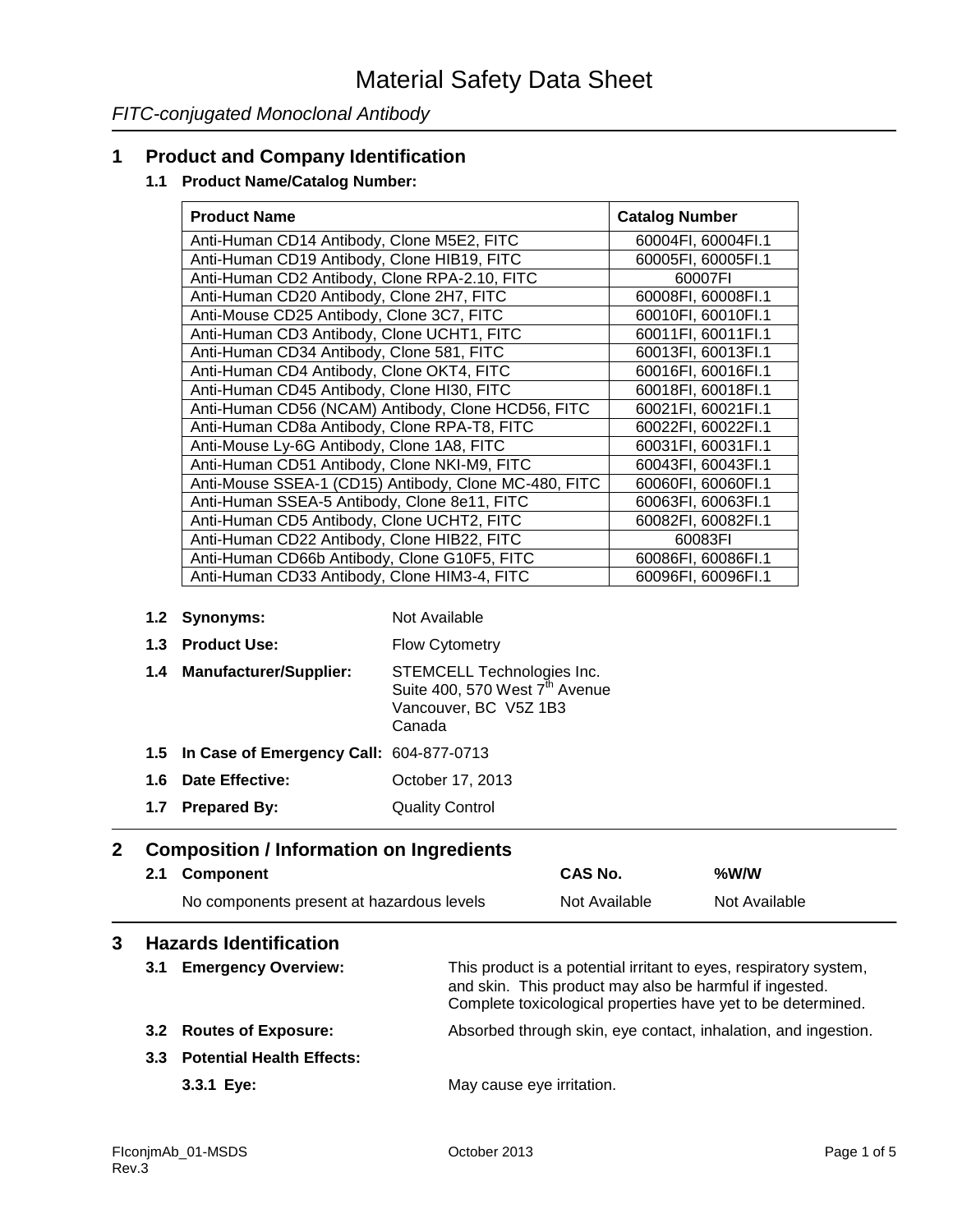## Material Safety Data Sheet

| FITC-conjugated Monoclonal Antibody |
|-------------------------------------|
|-------------------------------------|

|   |     | 3.3.2 Skin:                             |               | May cause skin irritation.                                                                                                                    |
|---|-----|-----------------------------------------|---------------|-----------------------------------------------------------------------------------------------------------------------------------------------|
|   |     | 3.3.3 Inhalation:                       |               | May be harmful if inhaled. Material may be irritating to mucous<br>membranes and upper respiratory tract.                                     |
|   |     | 3.3.4 Ingestion:                        |               | May be harmful if swallowed.                                                                                                                  |
|   |     | 3.4 Chronic Effects/Carcinogenicity:    |               | Not Available                                                                                                                                 |
|   | 3.5 | <b>OSHA Regulatory Status:</b>          |               | Not Available                                                                                                                                 |
| 4 |     | <b>First Aid Measures</b>               |               |                                                                                                                                               |
|   | 4.1 | Eyes:                                   |               | In case of contact with eyes, flush thoroughly with water. Call a physician.                                                                  |
|   |     | 4.2 Skin:                               |               | In case of contact with skin, wash the affected area with soap and copious<br>amounts of water. Should irritation occur, contact a physician. |
|   | 4.3 | Ingestion:                              | physician.    | If swallowed, wash out mouth with water provided person is conscious. Call a                                                                  |
|   | 4.4 | Inhalation:                             | physician.    | If inhaled, remove person to fresh air. If breathing becomes difficult, call a                                                                |
|   | 4.5 | <b>Puncture Wounds:</b>                 |               | Wash thoroughly with soap and water. Allow to bleed freely. Call a physician.                                                                 |
|   | 4.6 | <b>Note to Physician:</b>               | Not Available |                                                                                                                                               |
| 5 |     | <b>Fire Fighting Measures</b>           |               |                                                                                                                                               |
|   | 5.1 | <b>Flash Point/Method:</b>              |               | Not Available                                                                                                                                 |
|   | 5.2 | <b>Explosive Limits:</b>                |               |                                                                                                                                               |
|   |     | 5.2.1 Upper:                            |               | Not Available                                                                                                                                 |
|   |     | 5.2.2 Lower:                            |               | Not Available                                                                                                                                 |
|   | 5.3 | <b>Autoignition Temperature:</b>        |               | Not Available                                                                                                                                 |
|   | 5.4 | <b>Hazardous Combustion Products:</b>   |               | Nature of combustion products not known.                                                                                                      |
|   | 5.5 | <b>Conditions of Flammability:</b>      |               | Not Available                                                                                                                                 |
|   | 5.6 | <b>Extinguishing Media:</b>             |               | Water spray. Carbon dioxide, dry chemical powder or<br>appropriate foam.                                                                      |
|   | 5.7 | <b>Fire Fighting Procedures:</b>        |               | Wear self-contained breathing apparatus and protective<br>clothing to prevent contact with skin and eyes.                                     |
|   | 5.8 | <b>Explosion Data:</b>                  |               |                                                                                                                                               |
|   |     | 5.8.1 Sensitivity to Mechanical Impact: |               | Not Available                                                                                                                                 |
|   |     | 5.8.2 Sensitivity to Static Discharge:  |               | Not Available                                                                                                                                 |
|   |     |                                         |               |                                                                                                                                               |

## **6 Accidental Release Measures**

**6.1 Leak and Spill Procedure:** Wear chemical-resistant gloves. Absorb spill and place in closed container for disposal. Ventilate and wash area thoroughly after cleanup is complete.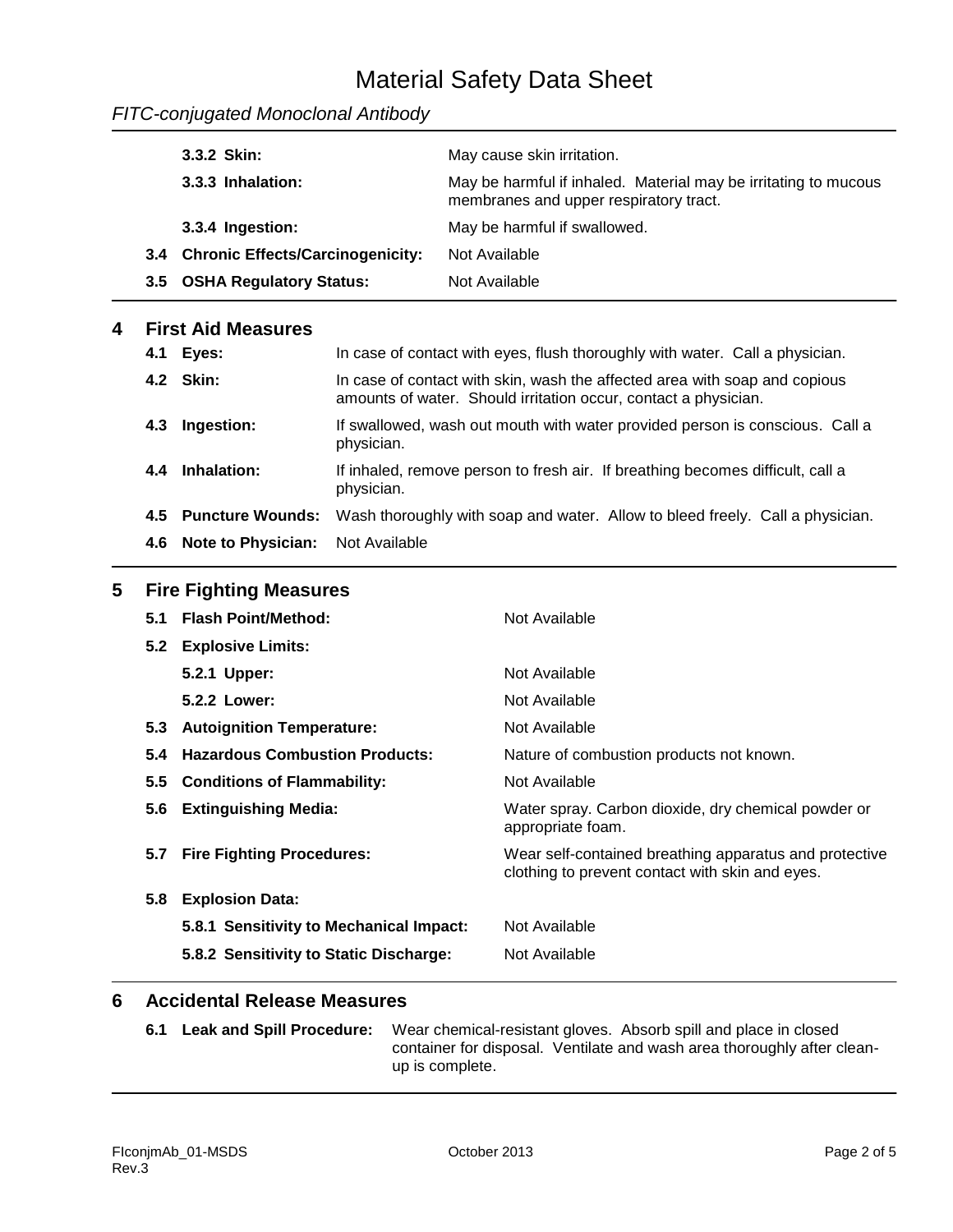## *FITC-conjugated Monoclonal Antibody*

#### **7 Handling and Storage**

- **7.1 Handling:** Should be handled by trained personnel observing good laboratory practices. Avoid breathing vapor. Avoid contact with eyes, skin and clothing.
- **7.2 Storage:** Store at 2 8°C

#### **8 Exposure Controls / Personal Protection**

| 8.1 | <b>Engineering Controls:</b>        | Safety shower and eye bath. Mechanical exhaust required.                                              |
|-----|-------------------------------------|-------------------------------------------------------------------------------------------------------|
|     | 8.2 Personal Protective Equipment:  |                                                                                                       |
|     | 8.2.1 Respiratory Protection:       | This is a laboratory use product for which no industrial protective<br>equipment has been designated. |
|     | 8.2.2 Eye Protection:               | Safety glasses.                                                                                       |
|     | 8.2.3 Skin Protection:              | Lab coat, latex gloves.                                                                               |
|     | 8.3 General Hygiene Considerations: | Wash hands after use.                                                                                 |
| 8.4 | <b>Exposure Limits:</b>             |                                                                                                       |
|     | 8.4.1 ACGIH TLV-TWA:                | Not Available                                                                                         |
|     | 8.4.2 OSHA PEL-TWA:                 | Not Available                                                                                         |

#### **9 Physical / Chemical Properties**

| 9.1<br>Appearance:                          | Clear with a green hue |
|---------------------------------------------|------------------------|
| Odor:<br>9.2                                | None                   |
| <b>Physical State:</b><br>9.3               | Liquid                 |
| 9.4<br>pH:                                  | Approximately 7.2      |
| <b>Boiling Point:</b><br>$9.5^{\circ}$      | Not Available          |
| <b>Melting Point:</b><br>$9.6^{\circ}$      | Not Available          |
| <b>Freezing Point:</b><br>9.7               | Not Available          |
| Vapor Pressure:<br>9.8 <sub>1</sub>         | Not Available          |
| <b>Vapor Density:</b><br>9.9                | Not Available          |
| 9.10 Specific Gravity:                      | Not Available          |
| 9.11 Evaporation Rate:                      | Not Available          |
| 9.12 Solubility in Water:                   | Not Available          |
| 9.13 Odor Threshold:                        | Not Applicable         |
| 9.14 Coefficient of Water/Oil Distribution: | Not Available          |

## **10 Stability / Reactivity**

**10.1 Chemical Stability:** Stable **10.2 Conditions to Avoid:** Not Available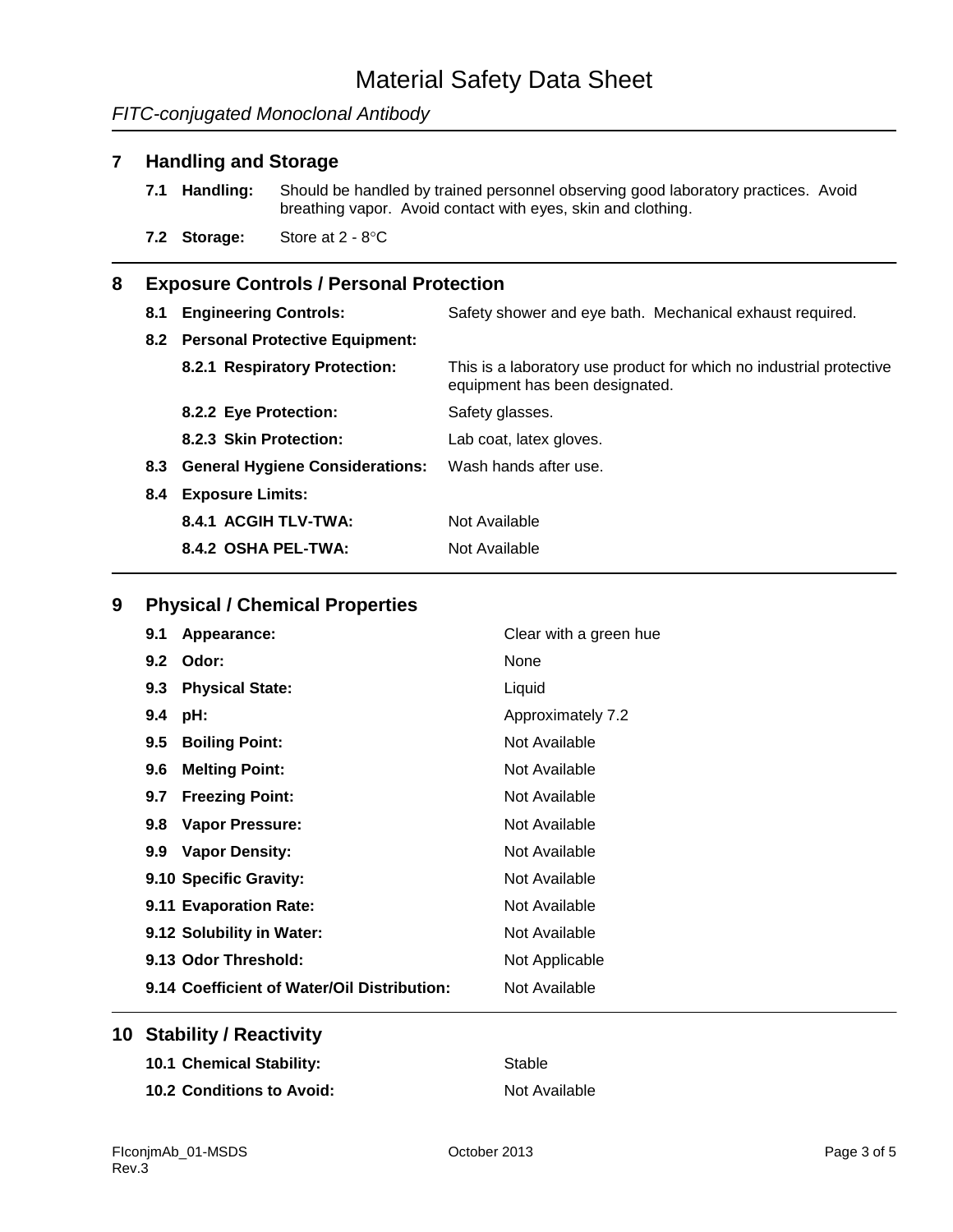## Material Safety Data Sheet

## *FITC-conjugated Monoclonal Antibody*

| 10.3 Incompatibility (Material to Avoid): | Not Available                               |
|-------------------------------------------|---------------------------------------------|
| 10.4 Hazardous Decomposition/By-Products: | Nature of decomposition products not known. |
| 10.5 Hazardous Polymerization:            | Not Applicable                              |
| 11 Toxicological Information              |                                             |
| 11.1 Effects of Short-Term Exposure:      | Not Available                               |

| TE ENGLIS OF SHOTL-TENIT EXPOSUTE.                 | <u>INUL AVAIIAUIE</u> |
|----------------------------------------------------|-----------------------|
| 11.2 Effects of Long-Term Exposure:                | Not Available         |
| 11.3 Irritancy of Product:                         | Not Available         |
| 11.4 Sensitization to Product:                     | Not Available         |
| 11.5 Carcinogenicity:                              | Not Available         |
| 11.6 Reproductive Toxicity:                        | Not Available         |
| 11.7 Teratogenicity and Embryotoxicity:            | Not Available         |
| 11.8 Mutagenicity:                                 | Not Available         |
| 11.9 Name of Toxicologically Synergistic Products: | Not Available         |
| 11.10 LD50 (specify species and route):            | Not Available         |
| 11.11 LC50 (specify species):                      | Not Available         |

### **12 Ecological Information**

**12.1** Not Available

## **13 Disposal Considerations**

| 13.1 Waste Disposal Method: | Disposal should be in accordance with existing practices at your   |  |
|-----------------------------|--------------------------------------------------------------------|--|
|                             | institution. Observe all Federal, Provincial/State and Local Laws. |  |

#### **14 Transport Information**

**14.1 Transport Canada 14.1.1 PIN No.:** Not Available **14.2 U.S. Department of Transportation: 14.2.1 Proper Shipping Name:** Not Available **14.2.2 Hazard Class:** This substance is not known to be hazardous for transport. **14.2.3 ID. Number:** Not Available **14.2.4 Packing Group:** Not Available **14.2.5 Label Statement:** Not Available

## **15 Regulatory Information**

**15.1 WHMIS Classification:** Not Available